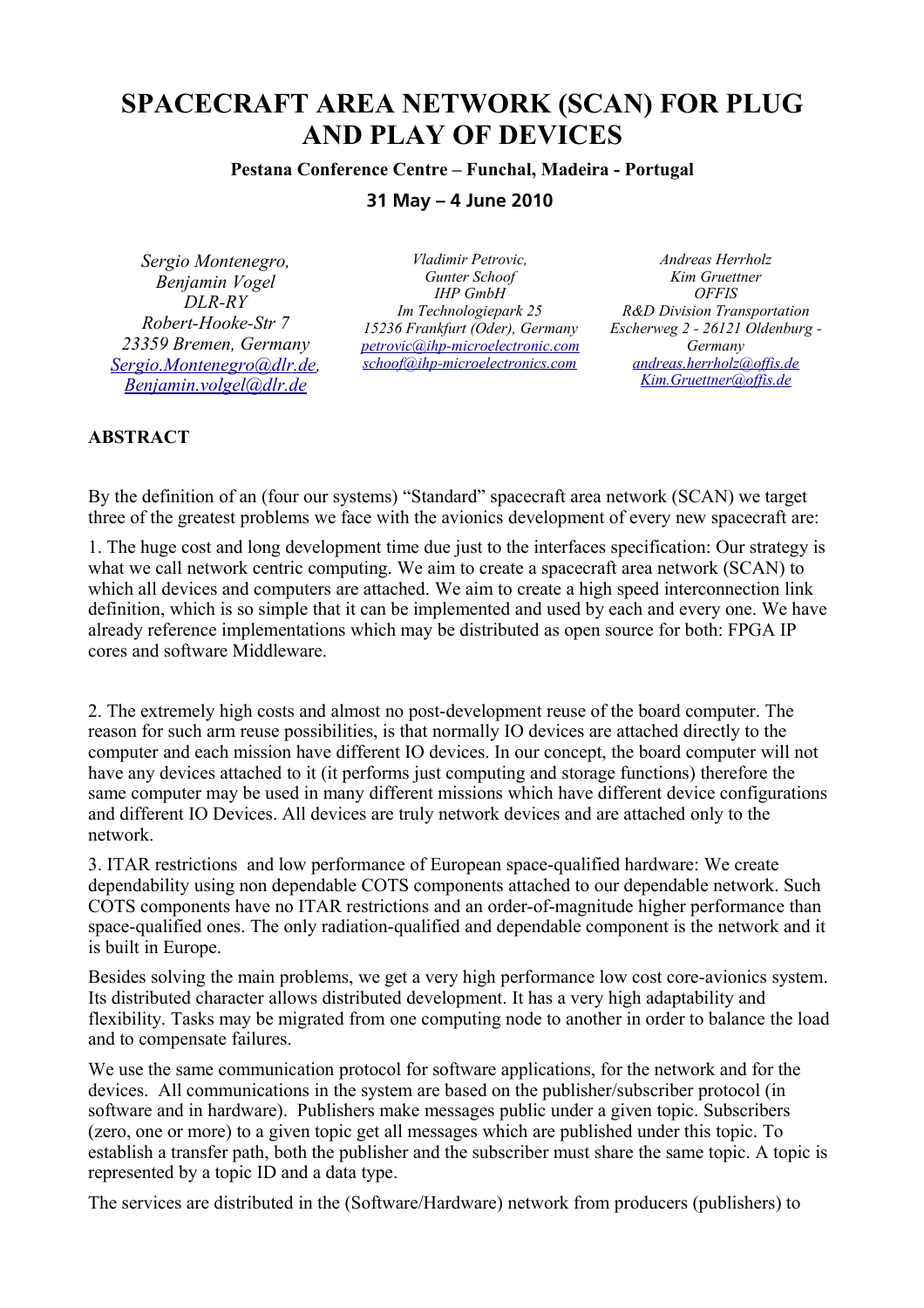consumers (subscribers). This does not depend on if the services are produced by software components or by hardware components. The same applies to the consumer of services.

The network is based on a publisher/subscriber protocol which is implemented our open source RODOS operating system, as a software middleware for the software tasks and in a FPGA as a middleware switch for hardware devices and to interconnect computing nodes. An ASIC implementation of the network is in work.

The central component of our network centric concept is the network which is the heart of the system. If it fails, the system fails. Therefore to create a dependable network we use redundant robust components, with ultra fast recovery time. The building block of the network is the middleware switch, which logical view is way very similar to a software middleware.

The middlware siwtch is being implemented as a radiation hard ASIC from IHP and at the same time OFFIS crates a system-C model of its functionality to be able to validate our concepts by means of high level simulation, before the chip is created. The models will be distributed as open source to facilitate the use of the SCAN concepts for new users. The high level simulation is used primary to validate algorithms and to estimate routing performance. Beside this, the model is used to simulate anomalies, overloading, messages corruptions etc. in order to validate our fault tolerance concepts.

The Middleware Switch, through hierarchical view has three main modular groups: communication ports, communication links and a central processing unit (LEON-2 CPU). Communication ports are connected via the switch matrix or DMA channels. The DMA channels are configured to transfer the data between ports and main memory. The switch matrix may be used to forward high speed messages directly between ports using a multi cast protocol. The internal CPU may communicate with every port, to the switch matrix and to DMA controller to monitor and control their configuration, the data traffic and flow control.

The Middleware ASIC will be developed in SGB25V - 0.25µm IHP BiCMOS technology. Several radiation tests have shown the radiation immunity of this technology. As a consequence, the IHP is going now the next step to get a ESA qualified process for space products which should be reached in 2010. To increase the radiation immunity even more, IHP is working on new design techniques for SEL (Single Event Latch-up) and SEU (Single Event Upset) tolerant designs.

# **1. MOTIVATION**

Three of the greatest problems we face with the avionics development of every new spacecraft are:

- 1. The huge cost and long development time due just to the interfaces specification (IDC  $=$ Interface control Document) which has to be written and specified for every satellite from scratch. This consumes at least one working year and many individual years.
- 2. The extremely high costs and almost no post-development reuse of the board computer. This is due to the fact that all devices are attached to the computer and the device configuration is different for almost every satellite. This implies a required redesign of the board computer for every new spacecraft.
- 3. ITAR restrictions USA export restrictions for space qualified components (and sometimes for software too) - and low performance of European space-qualified hardware.

With the definition of our Spacecraft Area Network (SCAN) we target these three main problems and many other "minor" inconvenient factors which we face in every avionics development.

Our strategy is what we call network centric computing. We aim to create a spacecraft area network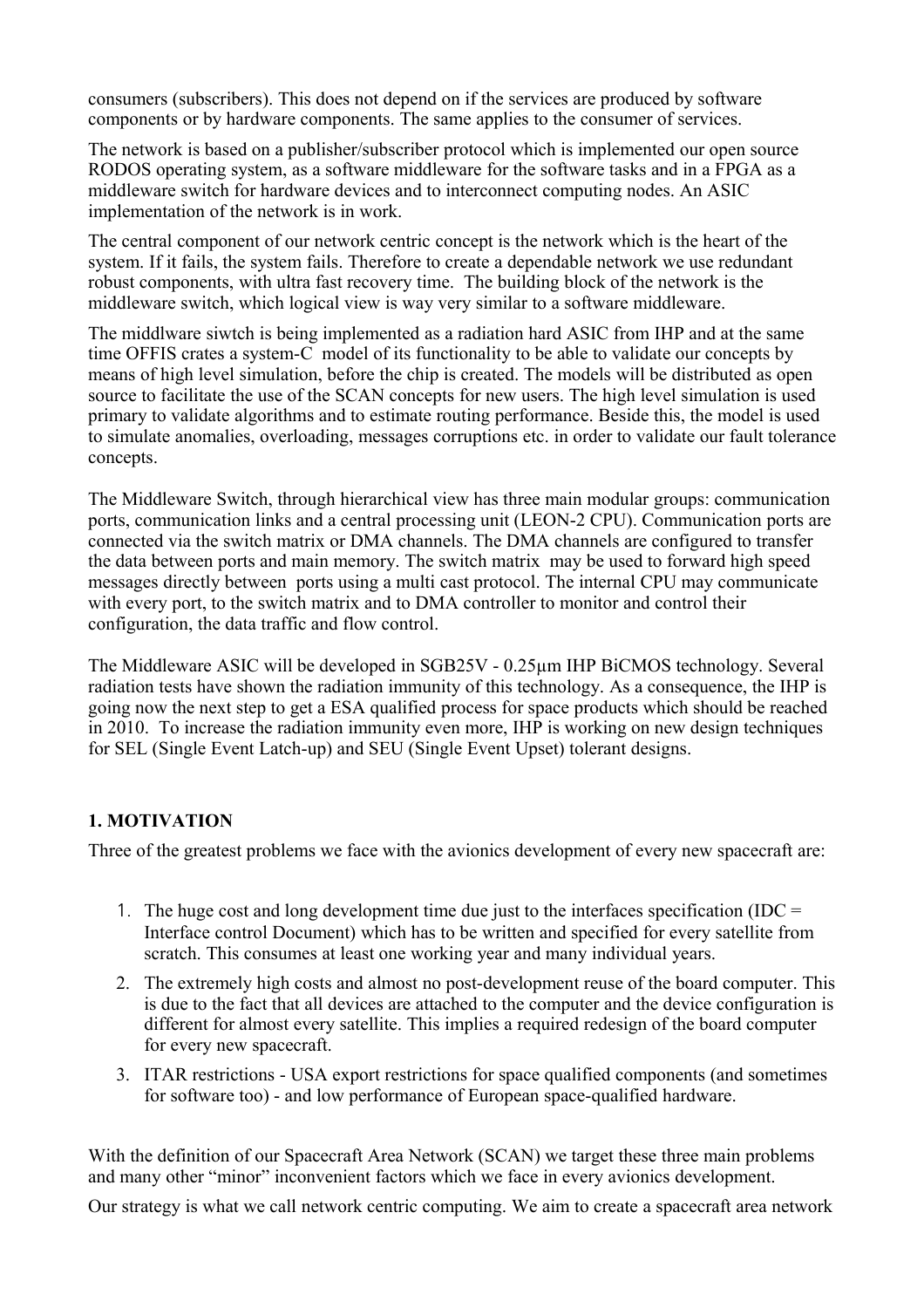(SCAN) to which all devices and computers are attached. We aim to create a high speed interconnection link definition, which is so simple that it can be implemented and used by each and every one. We have already reference implementations which may be distributed as open source for both: FPGA IP cores and software Middleware.

The network switch will be developed in Europe as ASIC. This ASIC will be distributed at production cost, with some supporting hardware. We aim to create a community (e.g. an opensource community for the development of the operating system) to use and further develop the network centric approach.

# **2. SOFTWARE PROTOCOL AND HARDWARE NETWORK**

Our interconnection link defines a very simple message distribution protocol. Each message in the network receives a topic tag which identifies its content and purpose. Examples of topics could be: position, temperature, and attitude. Services will be published as topics regardless of whether they are produced by software tasks or by hardware devices. Any application or device may subscribe to the topics which it needs to help to produce its services.We have already implemented a very simple software building blocks execution platform to support this concept. It includes a middleware which operates with the publisher/subscriber protocol.

Publishers make messages public under a given topic. Subscribers (zero, one or more) to a given topic receive all messages which are published under this topic. To establish a transfer path, both the publisher and the subscriber must share the same topic. A topic is represented by a topic identifier (ID) and a data type.

This method will be used to interconnect service providers and consumers. In order to be able to attach COTS (Commercial Off The Shelf) devices (with their own protocols) to the network, the network will provide the required interfaces and protocol converters. The COTS devices receive and send their own messages, and then the protocol converters translate them into our internal "universal language". The network will perform all required transformations in order to make the message transport transparent.

The current FPGA implementation of the network may support different protocols. The next generation (being building now) will be based on an ASIC switch, which can support only two different physical links: our own high speed "Simple Synchronous Serial Protocol" (S3P) and a simple UARTS. To access other low level protocols (e.g. CAN, SPI, I2C, SpaceWire) we aim to develop bridges and remote terminal controllers (RTU). In FPGA implementations such bridges and converters may be implemented in the same chip just like with the network. The ASIC cannot support as many different protocols, however. In any case the bridges and RTUS will be transparent for the message distribution.

# **3. CURRENT DEVELOPMENT**

The targets of our current activities are:

- high speed serial interfaces (50 to 200 MBit/sec)
- network switch as submicron ASIC for 32 Ports (0.25 micron and 0.13 for the next step)
- bridges and RTUs for COTS devices
- a high speed (200 MIPS) board computer based on FPGAs
- building blocks execution platform software, including a middleware
- satellite management software and
- fault-tolerance and redundancy management software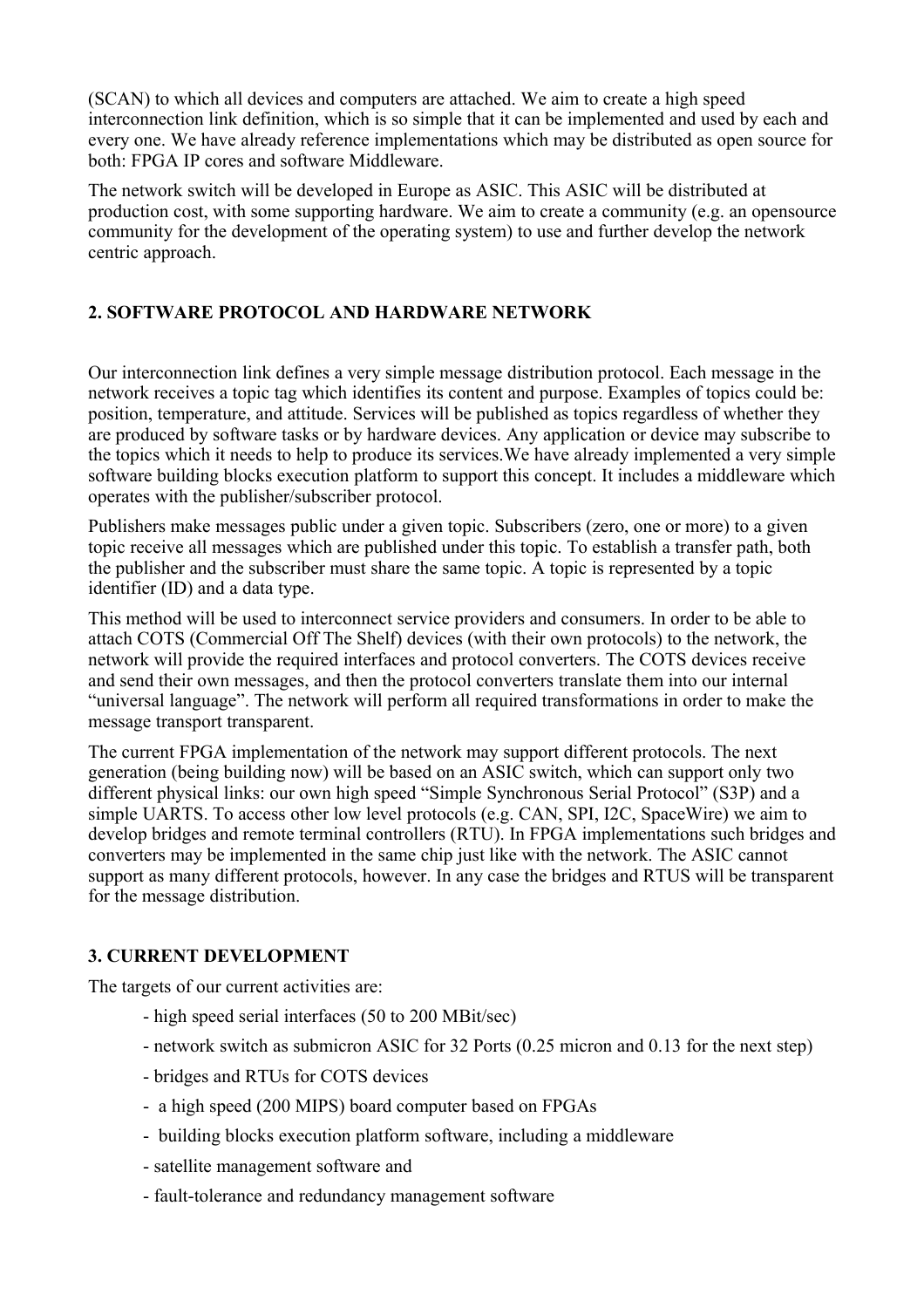Some of these technologies are already implemented.

The first version of the ASIC network switch (0.25 micrometer technology) will be ready by 2010. It will be radiation resistant and latch-up immune. We plan a further development based on 0.13 micron technology to include redundancy for fault tolerance. The software will provide redundancy and fault-tolerance management.

## **4. EXPERINCE FROM FORMER PROJECTS**

Or concepts are based on our experience from former satellites we have build and from new spacecrafts which are being developed now.

BIRD is a German small satellite. It was built to observe terrestrial fires via infrared spectroscopy and was launched in 2001. TET is similar to BIRD in design and its mission is to validate new space technologies. The launch of the TET satellite is scheduled to take place in 2010. In both cases the central element in their architecture is the board computer which has to provide computing power, storage (mass memory), input/output interfaces for many (> 20) data buses and devices. The central element has to be dependable and robust. It has to manage the redundancy and, additionally, it has to execute its real-time job. Therefore such a computer system becomes very complex, expensive and susceptible and is not reusable in different missions with different input/output devices. Even TET's similarity to BIRD required a new development of the board computer, because a few of the devices needed to be substituted.

The BIRD and TET main computers were implemented using four computers. BIRD is totally based in COTS technology, TET has both Rad-Hard and COTS. One of the 4 nodes (the so called worker node) controls the satellite, while a second node (monitor node) monitors the correct operation of the worker node. In case the worker fails, the monitor takes over the job of the worker while the crashed node performs a recovery cycle.

Two other node computers are spare components and are disconnected. In case of a permanent failure of one running computers, the spare computer pair will be used instead of the failed pair.

Both BIRD and TET are only a small step beyond state of the art. They have more redundancy than is normal because they are based on COTS (not space-qualified) components. The redundancy management is performed in software. A lot of functionality which normally is implemented in hardware, in BIRD and TET is implemented in software and takes advantage from the higher redundancy and redundancy management.

Our Network Centric Concept is based on our experiences with BIRD and TET. We saw what to improve to get a faster development, to get higher reuse, and to get higher dependability and performance at lower cost.

## **5. TECHNICAL IMPLEMENTATION**

We are currently developing, for a series of satellites, a high performance generic board computer (called SSMMU) based on FPGAs. These board computers may be used to control the satellite and at the same time to process and store the payload data, but the central element will not be the computer any more, but the network, which can interconnect many buses and devices, including computers and mass memory devices. In this architecture the computer is not a central element, therefore it may be very simple, cheaper and have lower dependability requirements.

The entire functionality of the avionic system will be obtained by plugging hardware and software components together. Each of these components shall be replaceable without having to modify the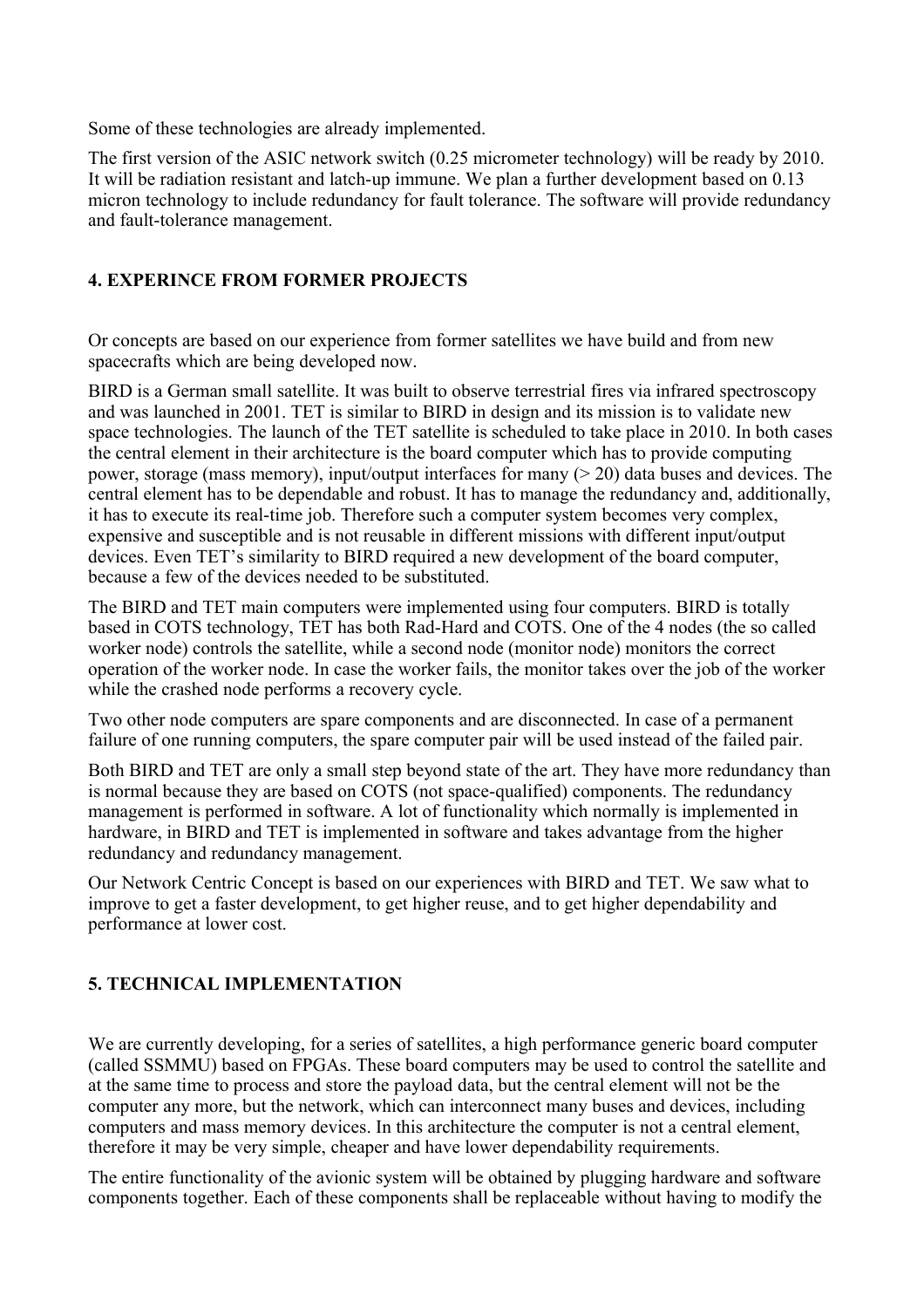rest of the system. To guarantee dependability, the only component which shall be dependable is the network. Our technology research is concentrated on the network which will include intrinsic redundancy and will be built using European radiation-resistant components. The redundancy management will again be executed through software.

The Network Centric approach provides much higher dependability, flexibility, scalability and performance. The current implementation of the network relies on commercial high-capacity reprogrammable gate arrays (FPGAs). We are currently developing, together with a microelectronic partner IHP (Innovations for High Performance Microelectronics, http://www.ihpmicroelectronics.com), a 32-Ports middleware Switch ASIC using their submicron radiation tolerant technology (0.25 micron). 16 of such ports are simple UARTS and 16 implement our high speed simple serial link S3P. The next generation will be based on 0,13 Micron technology and will be able to handle up to 32 full duplex data links, 16 of them high speed links with up to 200 Mbits/second each. This means more than 6.4 Gbits/second throughout the network.

DLR has implemented the RODOS (Realtime Onboard Dependable Operating System, http://www.dlr.de/rodos) execution platform, which may also be used as a standalone real-time operating system. RODOS includes a middleware which is compatible with the network messages, so allowing a smooth integration and mixing of services provided by both software and hardware. RODOS is already available free as an open source project.

All communications in the system are based on the publisher/subscriber protocol. Reminder: Publishers make messages public under a given topic. Subscribers (zero, one or more) to a given topic get all messages which are published under this topic. To establish a transfer path, both the publisher and the subscriber must share the same topic. A topic is represented by a topic ID and a data type.

On the software side the middleware implements an array of topics which may be compared to hardware buses. Each time a message is published under a given topic, the middleware checks for all subscribers that wish to receive it. Each one will receive a copy of its content. To go beyond the limits of the computing node we use gateways which may read all topics and forward them to the network and vice versa (Figure 1)



Figure 1: Software Middleware and Gateways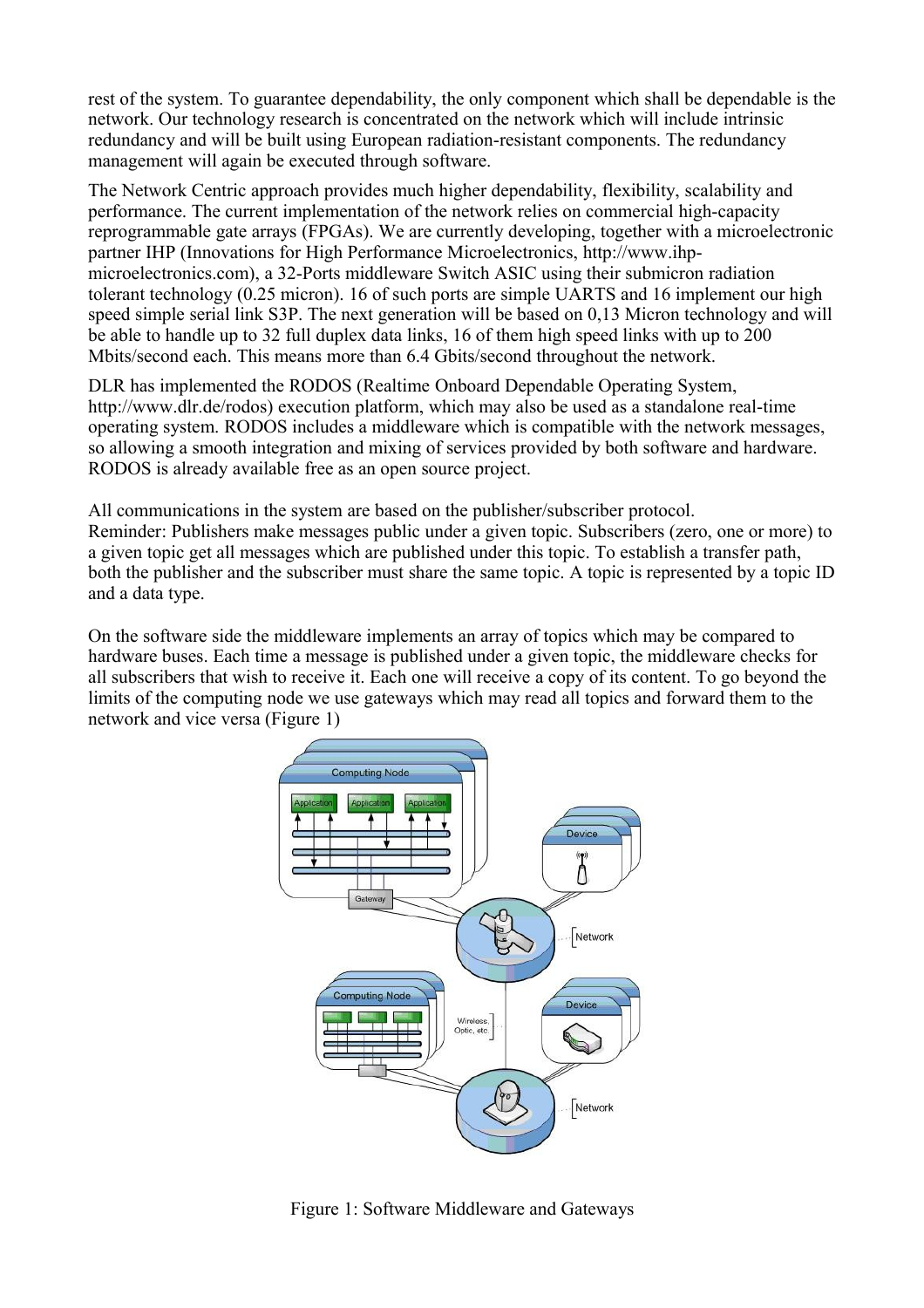The building block of the network is the middleware switch, which logical view is way very similar to the software middleware (figure 2).



Figure 2: Logical view of the Middleware Switch (not the hardware implementation view)

The middleware switch implements (using internal software) an array of gateways connected to an array of virtual topic buses. In the hardware there is a switch matrix to interconnect port instead of an array of topics (see next chapter). The gateways distribute locally all incoming messages, whereas all other gateways select the messages which they will then forward, convert them to the corresponding protocol and send them using the associated link. It makes no difference what we find on the other side of the link, whether it is another network, a node computer, a device or a bus for devices.

## **6. MIDDLEWARE SWITCH ASIC**

The Middleware Switch, through hierarchical view has three main modular groups: communication ports, communication links and a central processing unit (CPU). Communication ports are connected via the switch matrix or DMA channels. The DMA channels are configured to transfer the data between ports and main memory. The switch matrix is controlled by the CPU – in this case Leon 2 processor – in real-time and may be used to connect high speed ports directly to each other. Furthermore one link of the switch matrix is connected to a DMA channel to allow the traffic to the memory. The CPU may communicate with every port, the switch matrix and DMA controller to monitor and control their configuration, the data traffic and flow control. The Processor reads the topic ID directly from a message and after processing in software, gives a corresponding instruction to the switch matrix. The first ASIC implementation consists of 16 high speed S3P - simple synchronous serial - ports, 16 UART ports, Leon 2 core processor and switch matrix (figure 3). Further implemented functions are a debug unit, programmable timers, pulse generators and counters as well as built-in-self-test (BIST) features.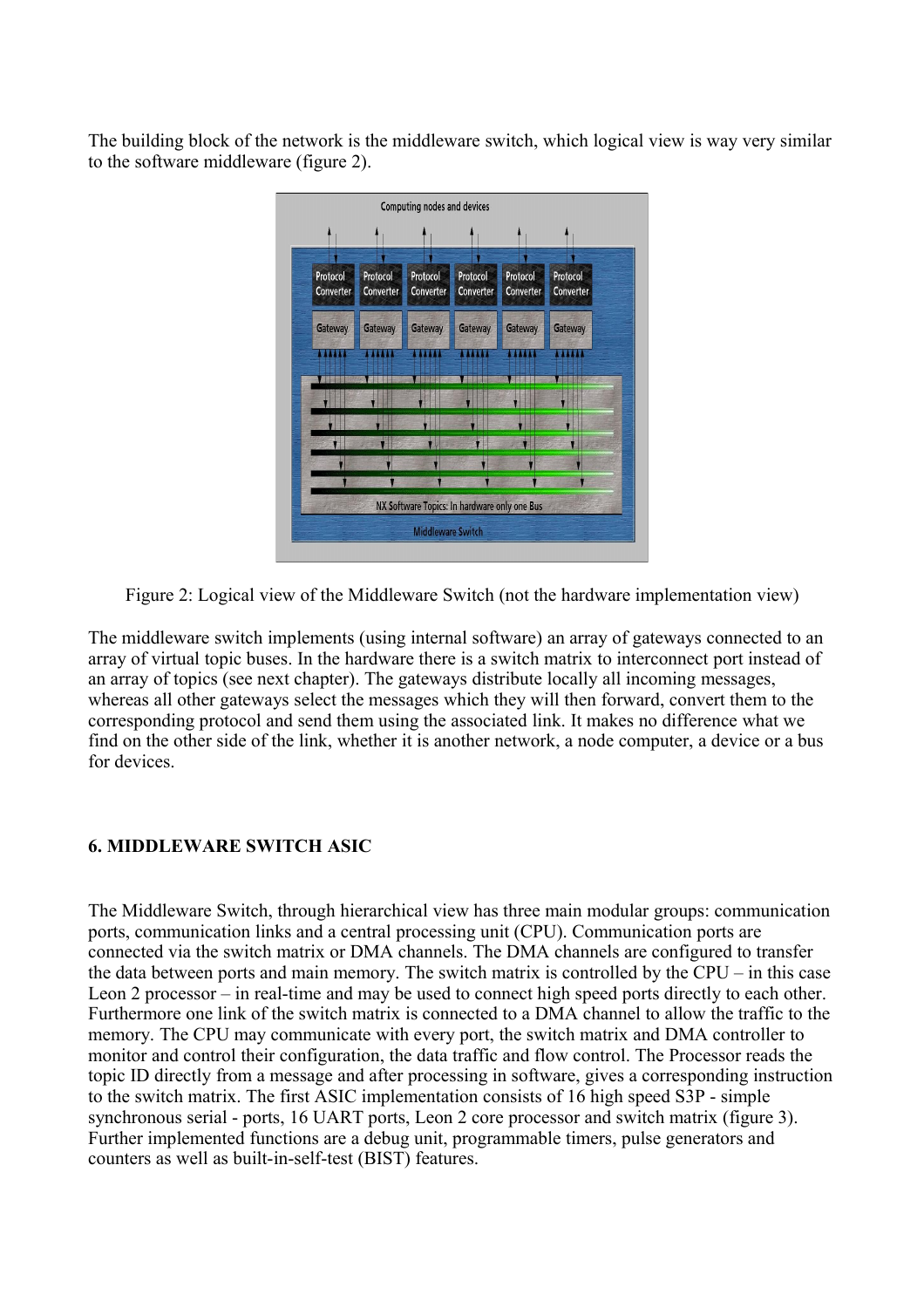

Figure 3. Basic concept of the Middleware Switch ASIC

In architecture development process, we agreed to have two different port connecting systems. For S3P ports we are using a switch matrix, which basically consists of multiplexers. Transfer data are buffered in FIFO buffers, which are implemented together with ports. For UART ports we are using DMA controllers and the AHB processor bus to transfer data between ports and external memory (not shown in fig. 3). All messages which are stored in the memory may be manipulated by the CPU before the transmission to any destination device.

The Middleware Switch uses a uniform internal protocol to allow simple switchable connections between very heterogeneous devices. Therefore all ports are using protocol converters to convert between external used protocols and the internal format. To allow different device types to be connected to the same port pin the protocol converters must be configurable. The most important configurations are related to message framing, flow control, synchronization and header information (topic ID, message length). If any new protocol format is not yet implemented in the port hardware the message must be transferred into the memory and the CPU can do the protocol conversion. Therefore the implemented concept is very flexible and even cascading several ASICs is possible.

The Middleware ASIC implementation uses integrated hardware handshaking but supports also handshaking by software. Because of different communication protocols even software handshaking must be recognized and handled by the port logic. As a result devices can send and receive flow control commands via the Middleware Switch to avoid data losses and retransmissions. Such commands (Stop, Continue) can be transmitted anytime within or between messages. This is very useful and necessary when devices communicate with different speed to each other and the internal buffers are running out of memory space..

The presented ASIC implementation of a Middleware Switch uses Leon 2 IP core from Aeroflex Gaisler© (formerly Gaisler Research) as the processor unit; the DMA core from Synopsys© Design Ware library; and all other components (memories, FIFOs, EDAC, ports and all control logic) from IHP GmbH.

The error detection and correction (EDAC) module is used to protect the data written into memory. The EDAC algorithm is based on Hsiao coding scheme and provides one bit error correction and two bits error detection. Registers, flipflops and latches should be protected through TMR (Triple Modular Redundancy) or DMR (Double Modular Redundancy) which we will implement in a future design.

The Middleware ASIC will be developed in SGB25V - 0.25µm IHP BiCMOS technology. Several radiation tests have shown the radiation immunity of this technology. As a consequence, the IHP is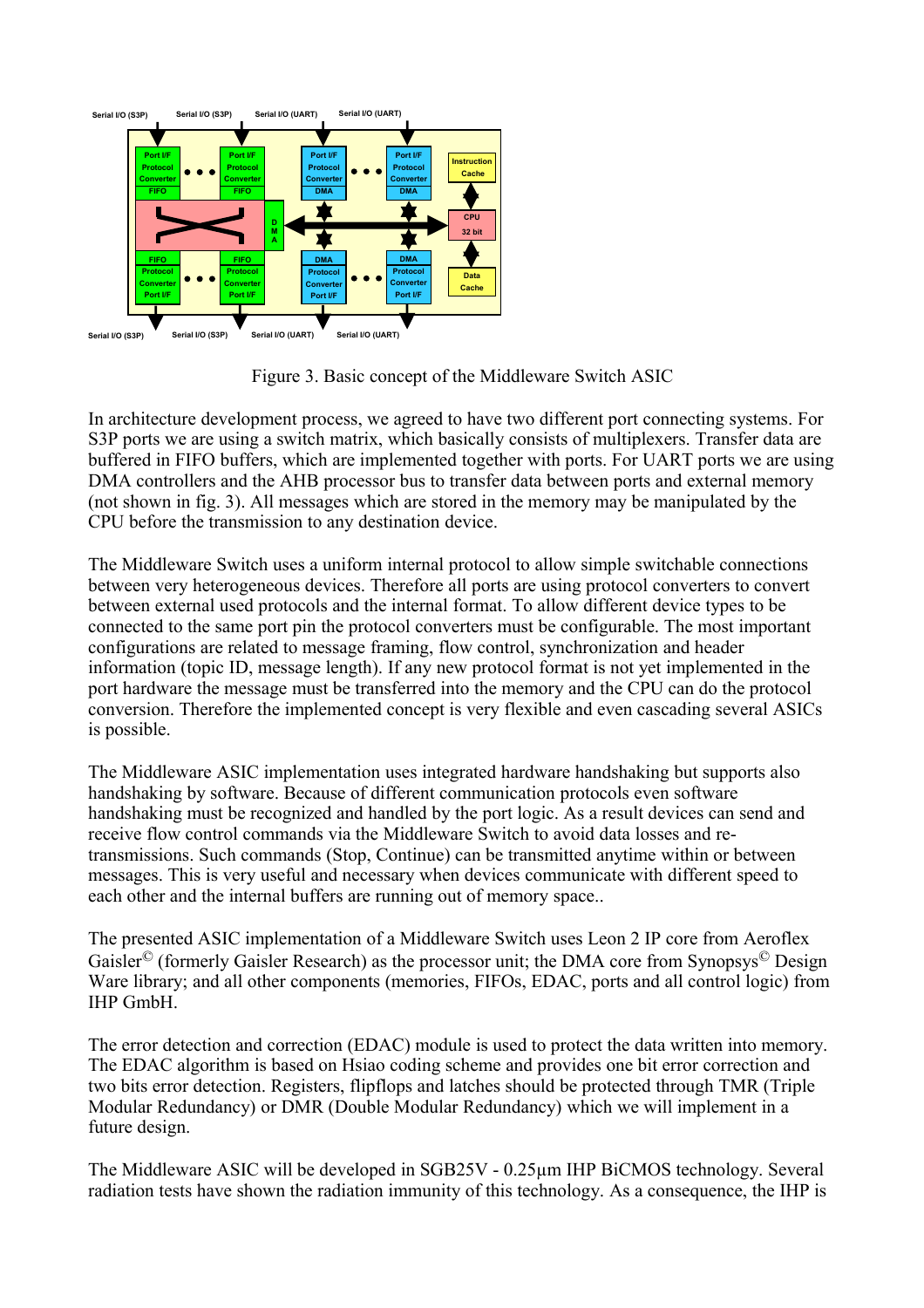going now the next step to get a ESA qualified process for space products which should be reached in 2010. Therefore the IHP could become an important European supplier for space qualified ASICs contributing to more ITAR-free products in Europe.

To increase the radiation immunity even more, IHP is working on new design techniques for SEL (Single Event Latch-up) and SEU (Single Event Upset) tolerant designs. The main goal is to develop radiation tolerant designs for space applications without wasting much chip area and power consumption. The improved design technique should accept SEU and SEL effects, which could not be avoided by technological means, and correct them in background without affecting the real-time behavior of the running system.

Further versions of the Middleware Switch ASIC should comprise a full fault-tolerant design. In parallel first activities will be started to get more information about radiation immunity of the IHP 130nm technology.

# **7. HIGH LEVEL MODELING OF THE NETWORK**

To support the specification and development of the ASIC implementation a configurable high level model of the Middleware Switch has been developed. The model abstracts from many of the details of the ASIC design but still reflects the correct functional and timing behaviour of the switch. The model has been developed using the C++ based system-level modelling language SystemC which is available under an open-source license including a free reference implementation.

Initial motivation for the SystemC model was to allow early exploration of different architecture options for the ASIC to find an acceptable balance between costs, dependability, flexibilty and performance of the ASIC. For instance, larger FIFO buffers can compensate more variations of data bandwidth and latency of connected devices but also have significant impact on the area costs of the chip. Similarly more complex routing and scheduling algorithms may serve for a better balanced and fair distribution of the available bandwidth but may also require a faster and therefore larger and more costly controller within the switch.

Due to the modularity and configurability of the switch model all of these different architectural parameters can be modified to generate different implementation variants of the switch. These variants can either be tested by simulation in smaller application scenarios using traffic generators and error injectors but may also be integrated into larger network models simulating different topologies and architectures with multiple switches and network nodes. Also the software controllable features of the switch like routing, scheduling and flow control can be tested and modified during simulation runtime.

In future, it is planned to extend the SystemC simulation model to a virtual prototyping environment combining the SystemC simulation of the network and hardware components with the RODOS execution platform. This will allow designers of SCAN systems based on our approach to create functional and timing accurate virtual prototypes of complex avionics systems. Using these models the influence of the network on the timing and functionality of the overall system can be simulated and evaluated long time before the final hardware is available. Moreover the system architecture of computation nodes, sensors, actors and the network can be varied very easily enabling the exploration of trade-offs between redundancy, dependability, performance and cost of the whole system.

As part of the strategy to create an community around the set of software and hardware IP for the SCAN it is planned to release the virtual prototyping environment also as open-source to provide a free and extendible development platform for design and simulation of SCAN-based systems.